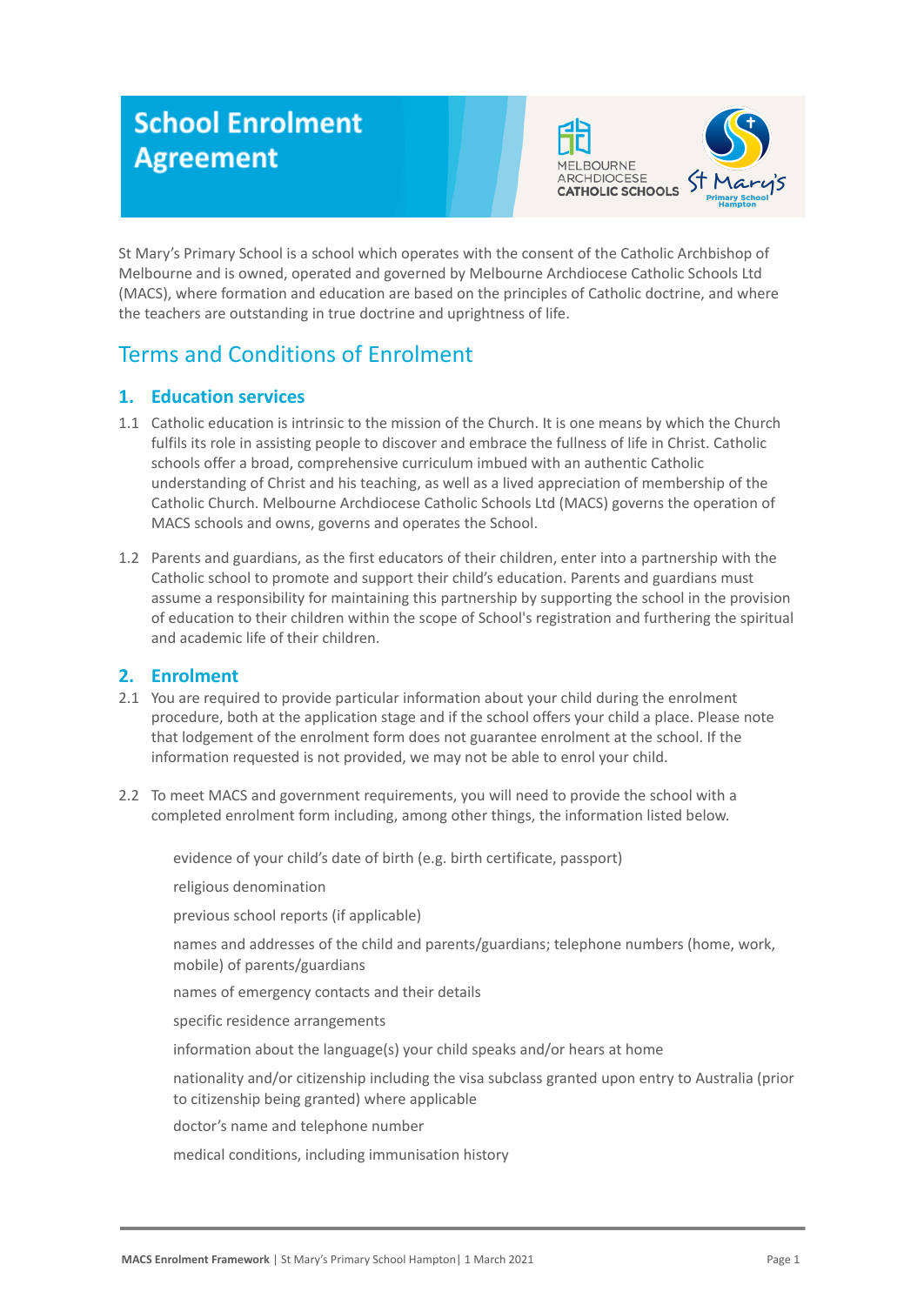information on additional learning needs (e.g. whether your child requires additional support in relation to mobility, language, social skills development, welfare needs, challenging behaviours, adjustments to the curriculum, etc.)

parenting agreements or court orders, including any guardianship orders.

After lodgement of the enrolment form, school staff may need to request further information, for example in relation to any parenting orders, medical conditions or additional learning needs that you have noted on the enrolment form. In addition, it is often useful for parents/guardians to attend a meeting with school staff prior to enrolment to discuss any additional needs your child may have. An interpreter may be organised, if required.

2.3 Subject to any special exercise of discretion by the Board of MACS, the order of priority for enrolment in our school is detailed in the School Enrolment Policy.

#### **3. Fees**

- 3.1 The setting of the levels of fees, levies and other compulsory ad hoc charges in MACS schools is the responsibility of the School within the prescribed requirements of MACS, taking into account the allocation of government funds. The School offers a number of methods for paying fees, levies and ad hoc charges to reduce any financial burden and to assist financial planning. If you have difficulty in meeting the required payment of fees, levies and ad hoc charges, you are welcome to discuss this with the Principal of the school.
- 3.2 Parents/guardians are responsible for payment of all fee, levies and charges associated with the student's enrolment and attendance at the School, as contained in the School's Fees, Levies and Charges Schedule provided to parents from time to time. The fees must be paid for a child to enrol and to continue enrolment at the school. The School has discretion whether to allow a child to participate in optional or extracurricular school events, such as paid school excursions or extracurricular activities, while fees remain due and payable.

#### **4. Enrolment under minimum school entry age**

- 4.1 The School's enrolment policies and procedures are intended to ensure that, when enrolling students, MACS schools are compliant with relevant Victorian and Australian government legislation. The minimum starting age for a child to be enrolled in a Victorian school is four years and eight months, i.e. a child must turn five by 30 April in the year of starting school. Enrolment of children under the minimum school entry age and pre-Prep programs require approval from the MACS Executive Director (or the delegate of the MACS Executive Director) via the 'Application for Early Age Entry to School'.
- 4.2 In the rare situations where:
	- a parent/guardian seeks enrolment of a child under the minimum starting age

the principal supports the enrolment of that child at the school

the approval of the MACS Executive Director (or the delegate of the MACS Executive Director) for an exemption is required before enrolment under the minimum starting age can occur. Approval for early age enrolment will only be granted in exceptional circumstances.

#### **5. Child safe environment**

- 5.1 Catholic school communities have a moral, legal and mission-driven responsibility to create nurturing school environments where children are respected, their voices are heard, and where they are safe and feel safe.
- 5.2 Every person involved in Catholic education, including all parents at our School, has a responsibility to understand the importance and specific role they play individually and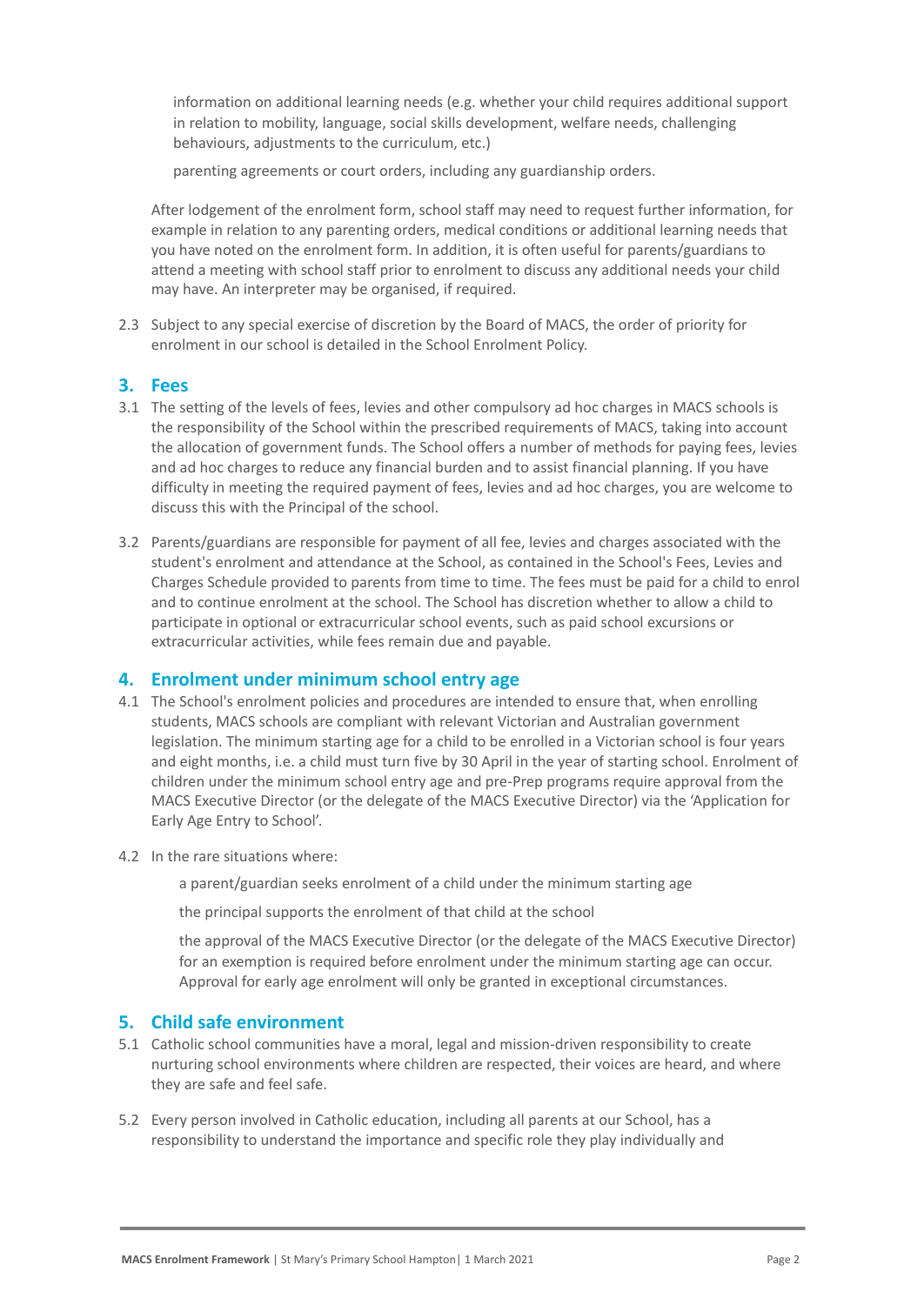collectively to ensure that the wellbeing and safety of all children is at the forefront of all they do and every decision they make.

- 5.3 MACS school's child safe policies, codes of conduct and practices set out our commitment to child safety, and the processes for identifying, communicating, reporting and addressing concerning behaviour and allegations of child abuse. These documents establish clear expectations for all staff and volunteers for appropriate behaviour with children in order to safeguard them against abuse.
- 5.4 Our School has established human resources practices where newly recruited staff, existing staff and volunteers in our school understand the importance of child safety, are trained to minimise the risk of child abuse, and are aware of our school's relevant policies and procedures. Our School also provides ongoing training, supervision and monitoring of staff to ensure that they are suitable to work with children as part of our human resources practices.
- 5.5 Our School has robust, structured risk management processes as prescribed by MACS that help establish and maintain a child safe environment, which involves consideration of possible broadbased risk factors across a wide range of contexts, environments, relationships and activities that children within our school engage in.
- 5.6 Our School, in partnership with families, ensures children and young people are engaged and are active participants in decision-making processes, particularly those that may have an impact on their safety. This means that the views of staff, children, young people and families are taken seriously and their concerns are addressed in a just and timely manner.
- 5.7 Our School's child safety policies and procedures are readily available and accessible. Further details on MACS' and the Catholic education community's commitment to child safety across Victoria can be accessed by visiting:

Catholic Education Commission of Victoria Ltd's child safety page [www.cecv.catholic.edu.au/Our-Schools/Child-Safety](http://www.cecv.catholic.edu.au/Our-Schools/Child-Safety)

● MACS' child safety page <https://www.macs.vic.edu.au/Our-Schools/Child-Safety.aspx>

# **6. Period of Enrolment**

6.1 The enrolment of the student, once approved by the Principal of the School, commences in the Entry Year and continues until the completion of last year at the School or until the Student's enrolment is otherwise withdrawn or terminated.

#### **7. Policies and procedures**

- 7.1 All of the School's Policies and Procedures are available on the School's website. For the purposes of this agreement, a reference to School's Policies and Procedures also includes processes, guidelines and any other applicable governance documentation.
- 7.2 The parents/guardians must comply with and take all reasonable steps to uphold the School's Policies and Procedures (as introduced or amended from time to time) including those concerning or dealing with:
	- a) the care, safety and welfare of students;
	- b) standards of dress, grooming and appearance;
	- c) grievance and complaints;
	- d) social media and the use of information, communication and technology systems;
	- e) student behaviour and conduct and discipline of students;
	- f) parent behaviour and conduct, including any Parent/Guardian Code of Conduct as may be published from time to time; and
	- g) privacy.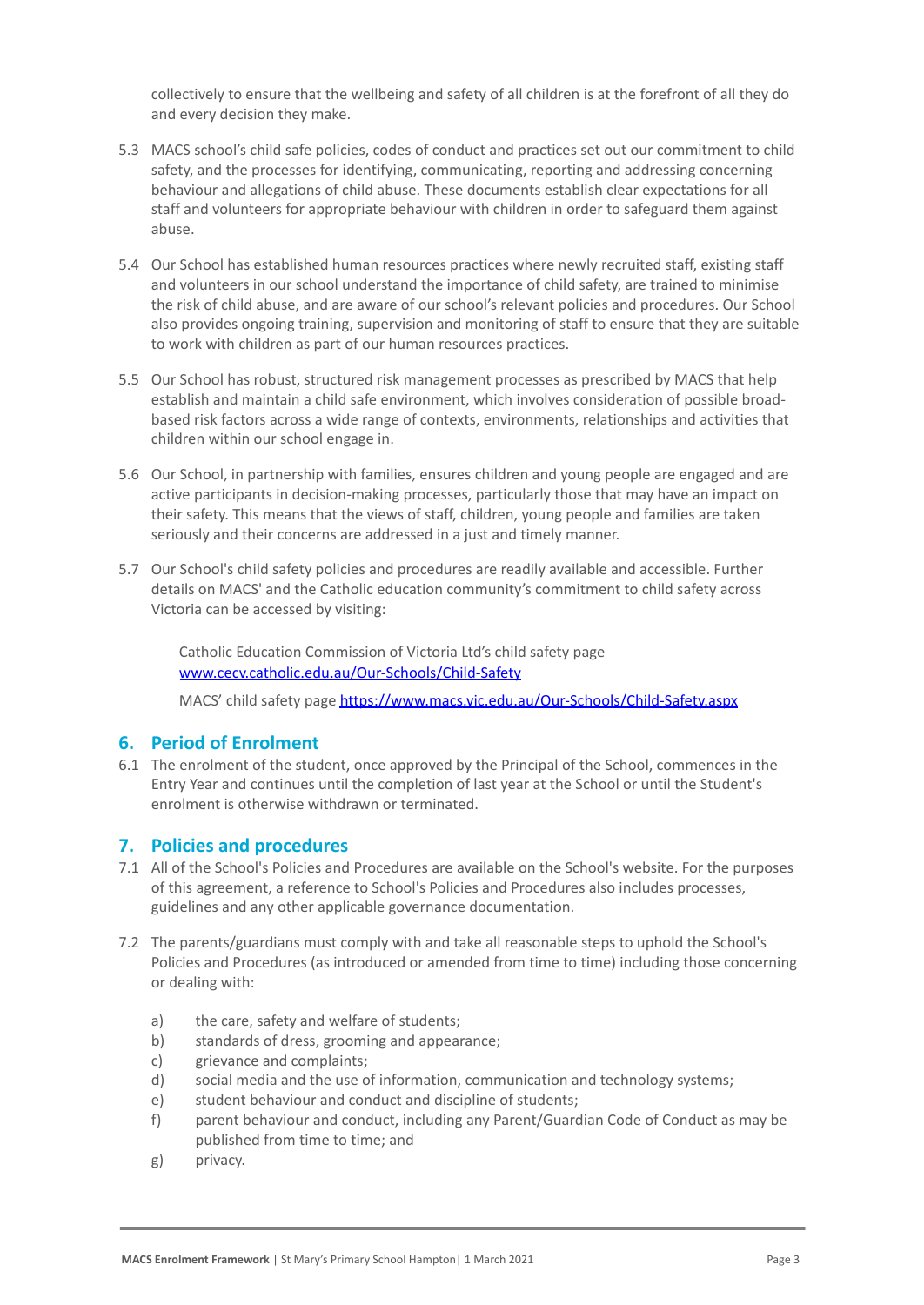7.3 The School has absolute discretion in all of its operational and educational matters and offerings, as determined by its governing body, the Board of Directors of MACS and MACS Executive Director, and subject to relevant delegations to the Principal of the School.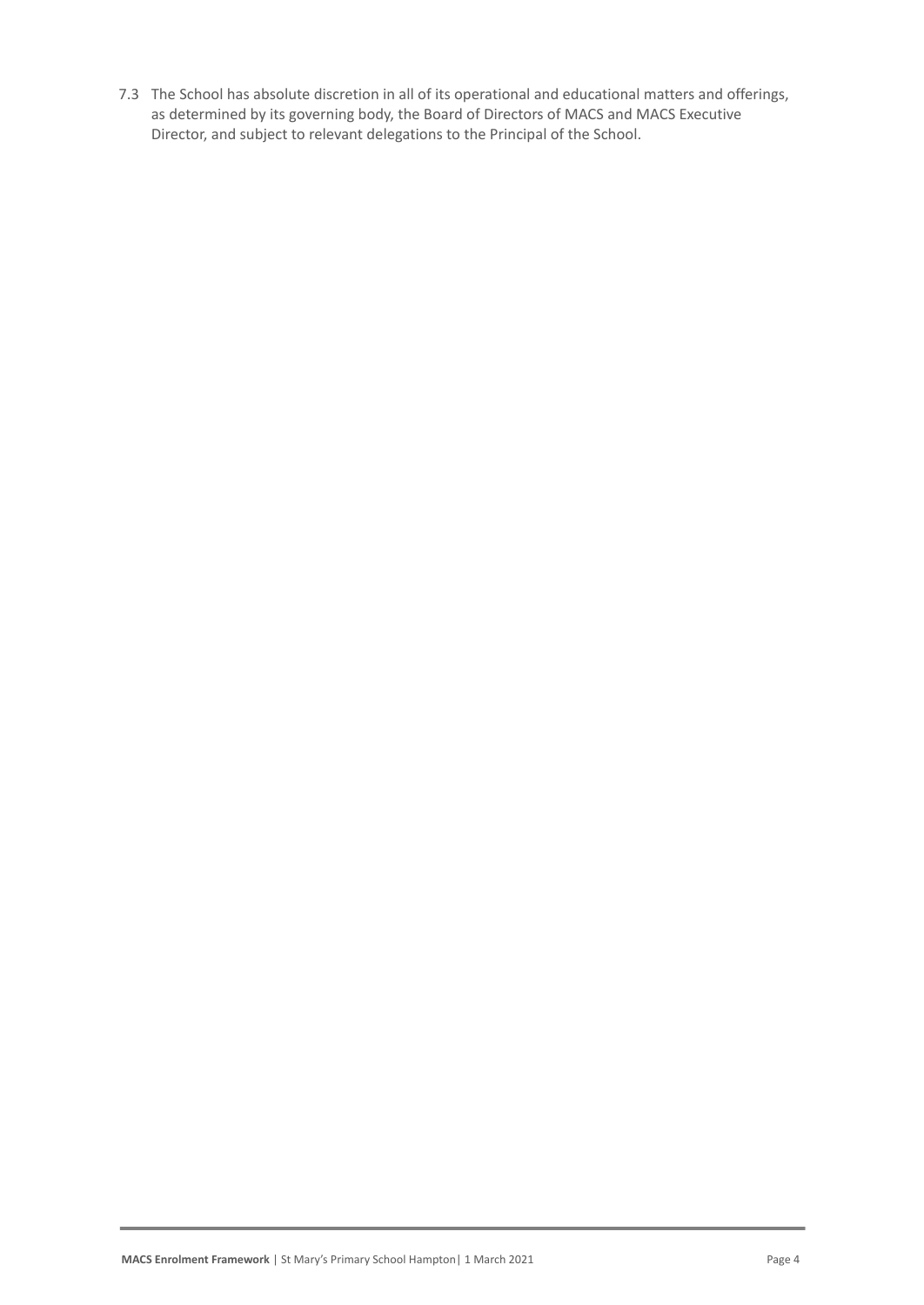#### **8. Terms of enrolment regarding acceptable behaviour or conduct**

- 8.1 Our School is a community that exemplifies the gospel values of love, forgiveness, justice and truth. The School community recognises that everyone has the right to be respected, to feel safe and be safe; and, in this regard, understands their rights and acknowledges their obligation to behave responsibly.
- 8.2 Every person at the School has a right to feel safe, to be happy and to learn; therefore, we aim to:
	- a) promote the values of honesty, fairness and respect for others
	- b) acknowledge the worth of all members of the community and their right to work and learn in a positive environment
	- c) maintain good order and harmony
	- d) affirm cooperation as well as responsible independence in learning
	- e) foster self-discipline and develop responsibility for one's own behaviour.
- 8.3 The MACS Board and our School administration in consultation with the School community wherever appropriate, will prescribe standards of dress, appearance and behaviour for the student body.
- 8.4 As a term of your child's enrolment, parents and guardians agree that the Student is required to comply with the school's behaviour aims and code of conduct, and to support the school in upholding prescribed standards of dress, appearance and behaviour and ensure compliance with the Code of Conduct for Students.
- 8.5 The parents/guardians agree to be responsible for ensuring that the student is aware of all Policies and Procedures that apply to the student, including those relating to the student conduct and behaviour and any code of conduct for students, and to actively support the School in the implementation of such Policies, Procedures and codes of conduct.
- 8.6 The parents/guardians agree to comply with any Code of Conduct for Parents/Guardians or other policy implemented by the School from time to time which sets out the School's expectations of parents/guardians who have a student enrolled at the School.
- 8.7 The parents/guardians agree that any unacceptable behaviour by a child, or repeated behaviour by a parent or guardian that, in the school's view, is unacceptable and damaging to the partnership between parent/guardian and school, or otherwise in breach of the Student Code of Conduct or the Parent/Guardian Code of Conduct may result in suspension or termination of the child's enrolment.

#### **9. Terms of enrolment regarding conformity with principles of the Catholic faith**

9.1 As a provider of Catholic education, the Principal will take into account the need for the school community to represent and comply with the doctrines, beliefs and principles of the Catholic faith when making decisions regarding matters of School administration, including enrolment. Students and families who are members of other faiths are warmly welcomed at our School. However, the MACS Board or its delegates reserves the right to exercise administrative discretion in appropriate circumstances to suspend or terminate enrolment, where it is necessary to do so to avoid injury to the religious sensitivities of the Catholic school community.

#### **10. Terms of enrolment regarding provision of accurate information**

- 10.1 It is vitally important that the Principal is made aware of each child's individual circumstances insofar as these may impact upon their physical, functional, emotional or educational needs, particularly where the School is required to provide additional support to the child.
- 10.2 Parents and guardians must provide accurate and up-to-date information when completing an enrolment form and must supply the School, prior to enrolment, any additional information as may be requested, including copies of documents such as medical/specialist reports (where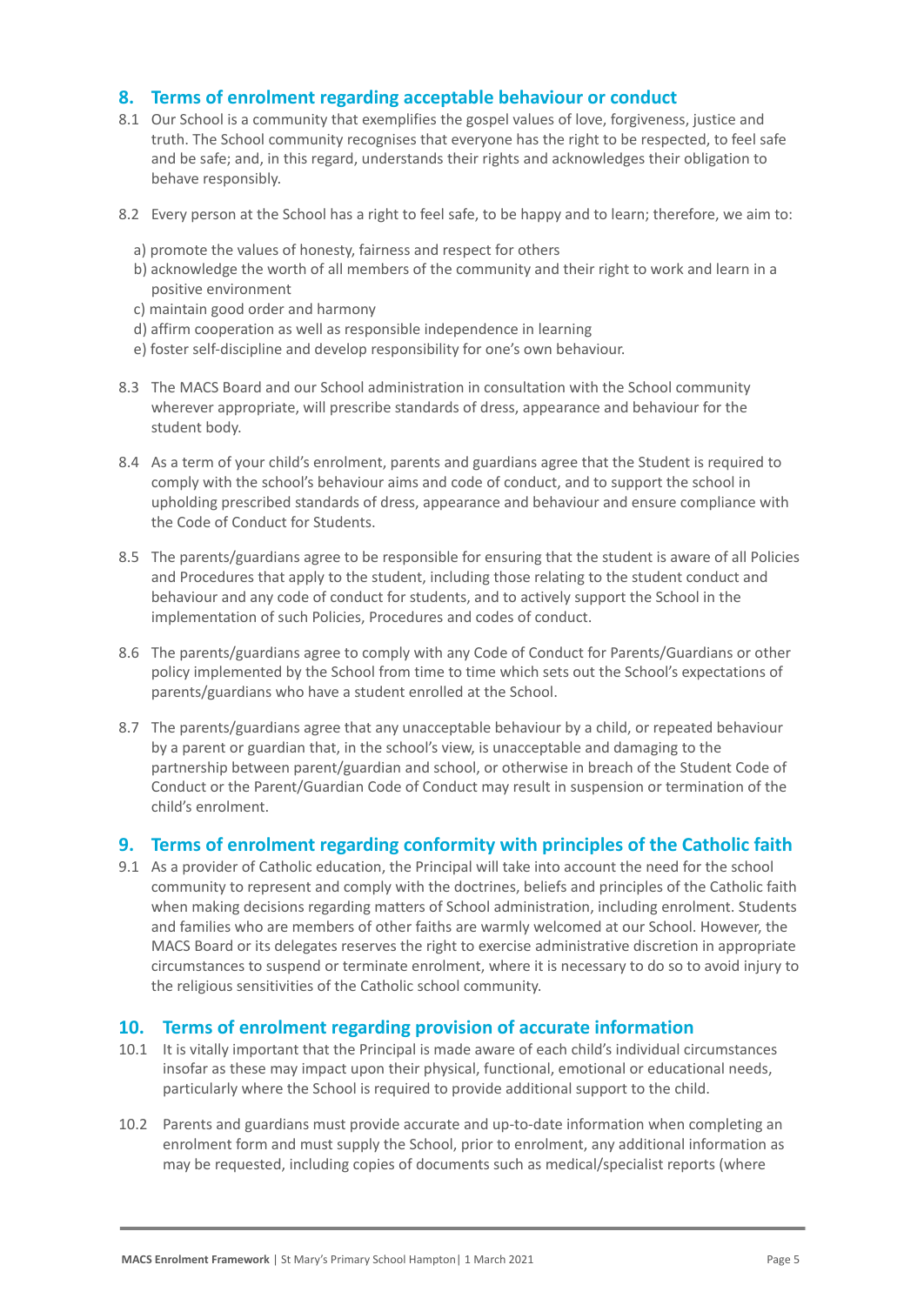relevant to the child's schooling), reports from previous schools, court orders or parenting agreements. Provision of requested documentation is regarded as a condition of enrolment, and enrolment may be refused or terminated where a parent/guardian has unreasonably refused to provide requested information or knowingly withheld relevant information from the School.

- 10.3 Where, during the course of a child's enrolment, new information becomes available that is material to the child's educational and/or safety/wellbeing needs, it is a term of the child's continuing enrolment that such information is provided to the School promptly. Non-provision of such information will be treated as breach of these terms and conditions of enrolment.
- 10.4 The provision of an inaccurate residential address or failure to provide an updated residential address for the child will also be treated as a breach of the terms of enrolment.
- 10.5 Any breach of the terms and conditions of enrolment regarding provision of accurate information that is not rectified upon request by the school may result in a suspension or termination of enrolment.

### **11. Enrolment for children with additional needs**

- 11.1 The School welcomes parents/guardians who wish to enrol a child with additional needs and will do everything possible to accommodate the child's needs, provided that an understanding has been reached between the school and parents/guardians prior to enrolment regarding:
	- a) the nature of any diagnosed or suspected medical condition/disability, or any other circumstances that are relevant to the child's additional learning needs (for example, giftedness or an experience of trauma)
	- b) the nature of any additional assistance that is recommended/appropriate to be provided to the child (for example, medical or specialist equipment, specialist referrals, specific welfare support, modifications to the classroom environment or curriculum, aide assistance, individual education programs, behaviour support plans or other educational interventions as may be relevant)
	- c) the individual physical, functional, emotional or educational goals that are appropriate to the child, and how the parents/guardians and the School will work in partnership to achieve these goals
	- d) any limitations on the School's ability to provide the additional assistance requested.
- 11.2 The procedure for enrolling students with additional needs is otherwise the same as for enrolling any student.
- 11.3 As every child's educational needs can change over time, it will often be necessary for the School to review any additional assistance that is being provided to the child, in consultation with parents/guardians and the child's treating medical/allied health professionals, in order to assess whether:
	- a) the additional assistance remains necessary and/or appropriate to the child's needs
	- b) the additional assistance is having the anticipated positive effect on the child's individual physical, functional, emotional or educational goals
	- c) it remains within the School's ability to continue to provide the additional assistance, given any limitations that may exist.

#### **12. Assessment and updates**

12.1 Various opportunities are provided to keep you up to date with your child's progress. You will receive two comprehensive written reports each year and arrangements will be made for at least one interview where you can discuss your child's development with their teacher. In addition, you can always contact the School to arrange a meeting if you have any concerns or wish to receive an update on progress.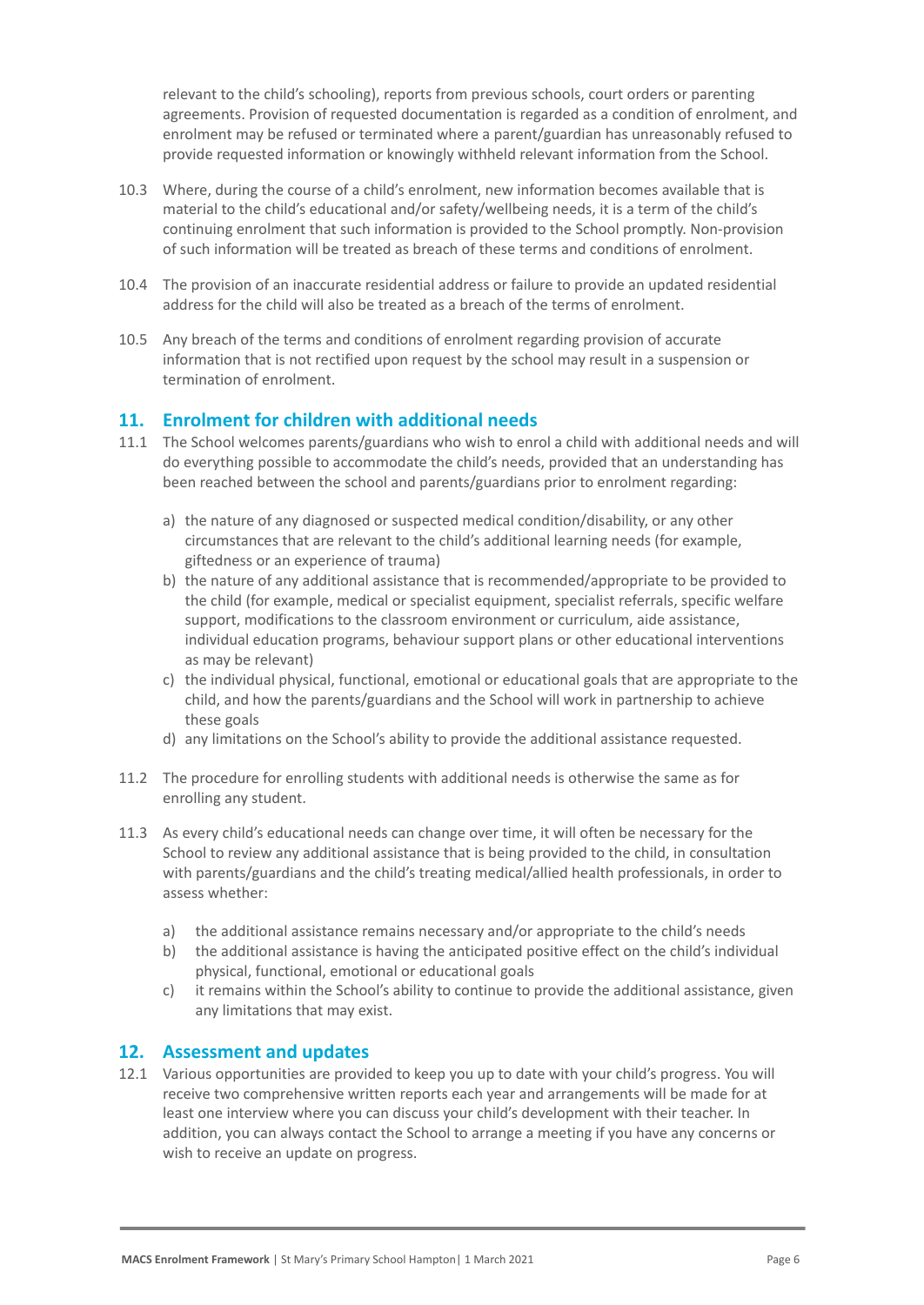# **13. Discipline**

- 13.1 The School has absolute discretion to determine when student conduct warrants disciplinary action to be taken by the School and that the School may apply disciplinary measures that the School deems appropriate in accordance with the School's Policies and Procedures, and which may include:
	- a) withdrawal of privileges;
	- b) detention at such times as the Principal may deem appropriate;
	- c) requiring the student to undertake additional school work during or after normal school hours;
	- d) suspension;
	- e) expulsion; and
	- f) such other consequences as the School considers reasonable and appropriate.
- 13.2 Any serious failure by the student to comply with the School's Policies and Procedures may affect the student's enrolment at the School, and that as a result, the student may be suspended from attending the School, their enrolment may be terminated and/or the School may charge or retain all or part of the fees, levies or charges for that term.

# **14. Termination of student's enrolment by the school**

- 14.1 The School reserves the right to require the parents or guardian to withdraw the student from the School or to cancel the student's enrolment at any time if the School reasonably considers that:
	- a) the student's behaviour, attitude or conduct to school work, other school activities or while attending school is considered unsatisfactory;
	- b) on grounds of the student's unsatisfactory conduct or performance or for misconduct;
	- c) the student fails to obey the School's Policies and Procedures or any Student Code of Conduct of the School;
	- d) a mutually beneficial relationship of trust and cooperation between the parents/guardians and the School or any of its staff has broken down to the extent that it adversely impacts on the School, any of its staff or the ability of the School to provide satisfactory educational services to the student;
	- e) the student's progress and performance is such that the student is not benefiting from the academic courses provided by the School;
	- f) the behaviour or conduct of the parents/guardians towards the School or to any of its staff breaches any Parent/Guardian Code of Conduct;
	- g) if any accounts or fees payable by the parents/guardians are not paid within the School's terms of payment or within the terms of any written agreement between the School and the parents/guardians permitting a later or deferred payment; or
	- h) circumstances exist whereby the ongoing enrolment of the student at the school is considered to be untenable or is not in the best interests of the student or the School.

#### **15. General**

- 15.1 This enrolment agreement constitutes the sole and entire agreement between the parents/guardians and MACS in relation to the enrolment of the student at the School.
- 15.2 The parents/guardians acknowledge that MACS may from time to time vary the terms and conditions of this enrolment agreement.
- 15.3 Parents/guardians acknowledge that a student's enrolment at the School and this agreement with MACS may be terminated in event of a material breach of this agreement or the application of one of the School's Policies and Procedures necessitates or permits such termination.
- 15.4 Any warranty, representation, guarantee or other term or condition whatsoever that is not contained in this agreement is excluded and is of no force or effect.
- 15.5 The agreement is governed by the laws of the State of Victoria, Australia.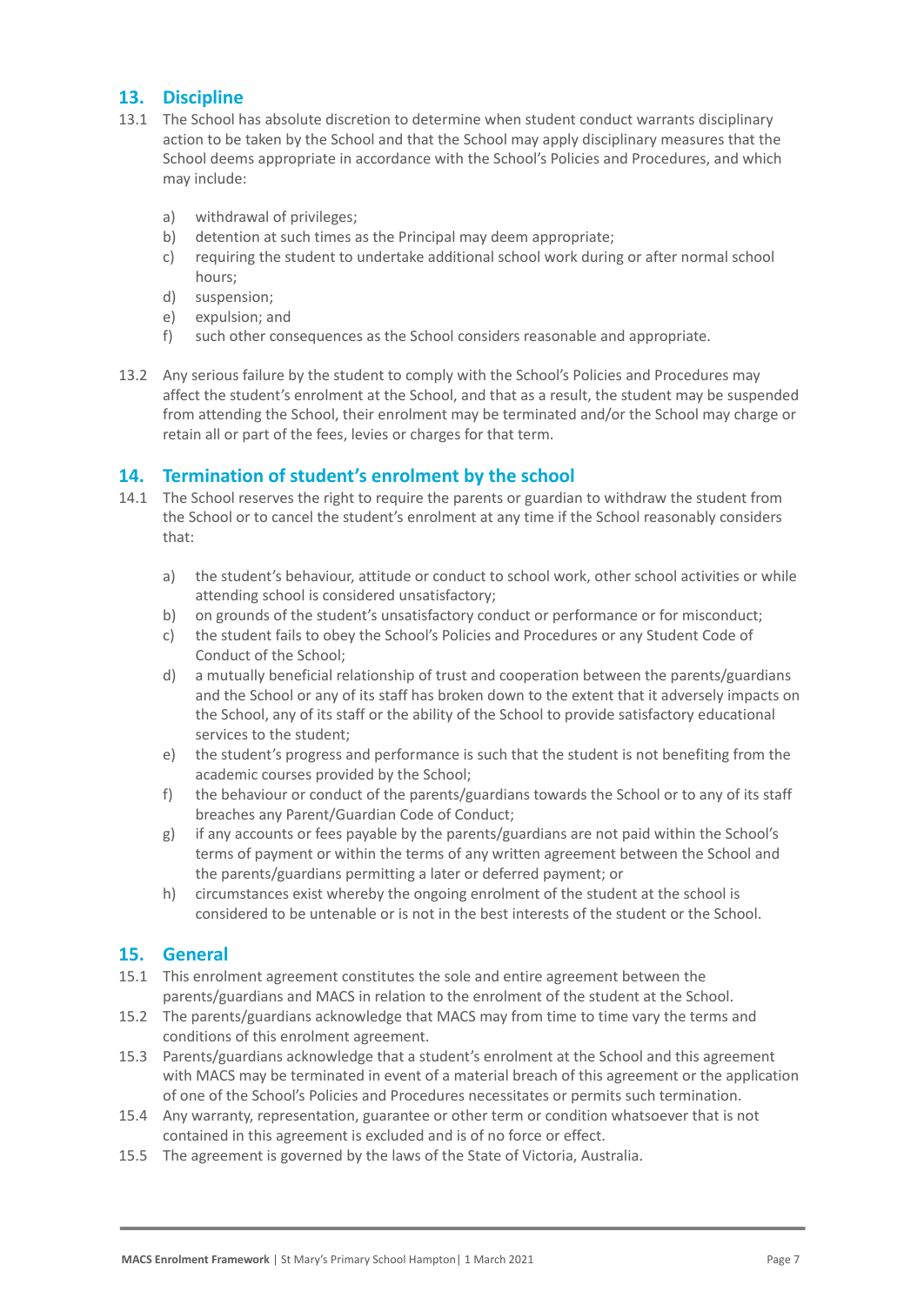### **Acceptance of Enrolment**

- ●By signing this Enrolment Agreement, I acknowledge that I enter into an agreement with Melbourne Archdiocese Catholic Schools Ltd, as the owner and governing authority for the School and I understand and accept the Terms and Conditions of Enrolment as set out in this Enrolment Agreement and I agree that there are certain expectations, obligations and guarantees required of parents/guardians of the School's students, so that a harmonious relationship may be established: I accept the offer of enrolment of my child at the School in the entry year and entry level noted in the enrolment application form;
- ●I will support and abide by all MACS and School Policies and Procedures (including processes, guidelines and other governance documentation), as amended from time to time, in relation to programs of studies, sports, pastoral care, school uniform, acceptable behaviour, child safety, discipline and general operations of the School
- ●I will ensure that the information I have provided is kept up to date throughout the period of enrolment and I will notify the School promptly of any changes to that information (e.g. change of residential address, changes to parenting orders)
- ●I will pay the current School fees and levies for my child and also pay any variation or increase of fees and levies as required upfront at the beginning of the school year or in three instalments (and will pay in full by the end of Term 3 each year), or I will otherwise notify the school immediately if I am experiencing financial difficulties
- ●I will support my child's participation in the religious life of the School (e.g. school liturgies, retreat programs)
- ●I will attend parent/teacher and information evenings which relate to my child
- ●I will participate in a working bee once a year or make a financial contribution
- ●In the event I have any concerns, I will raise them initially with the relevant teacher or the School Principal
- ●I will treat all members of the School community with respect as befits a Catholic school
- ●If in time of emergencies, accidents or serious illness I cannot be contacted, I give permission for the Principal (or their representative) to seek medical attention for my child as required (which may include transportation to the nearest hospital, medical centre or doctor by ambulance or private vehicle). I also understand that the signatories below are required to meet any costs incurred
- ●As a parent/guardian, I will support the vision of MACS, the School and parish. In accepting the enrolment, I agree to abide by all of MACS' and School's Policies, Procedures (including processes, guidelines and other governance documentation), which are reviewed regularly and may be subject to change at the School's discretion. I will work with the School to support any academic/social/behavioural needs of my child. I agree to support my child's participation in the religious life of the School (e.g. school liturgies, Masses etc.). I understand that the consequence of not complying with MACS' and the School's Policies and Procedures may result in the termination of the enrolment.

I understand that if any misleading information has been provided, or any omission of significant information is made in the application for enrolment, acceptance will not be granted; or, if discovered after acceptance, enrolment may be withdrawn.

| PARENT A / GUARDIAN<br>SIGNATURE | Date: |
|----------------------------------|-------|
| PARENT B / GUARDIAN              |       |